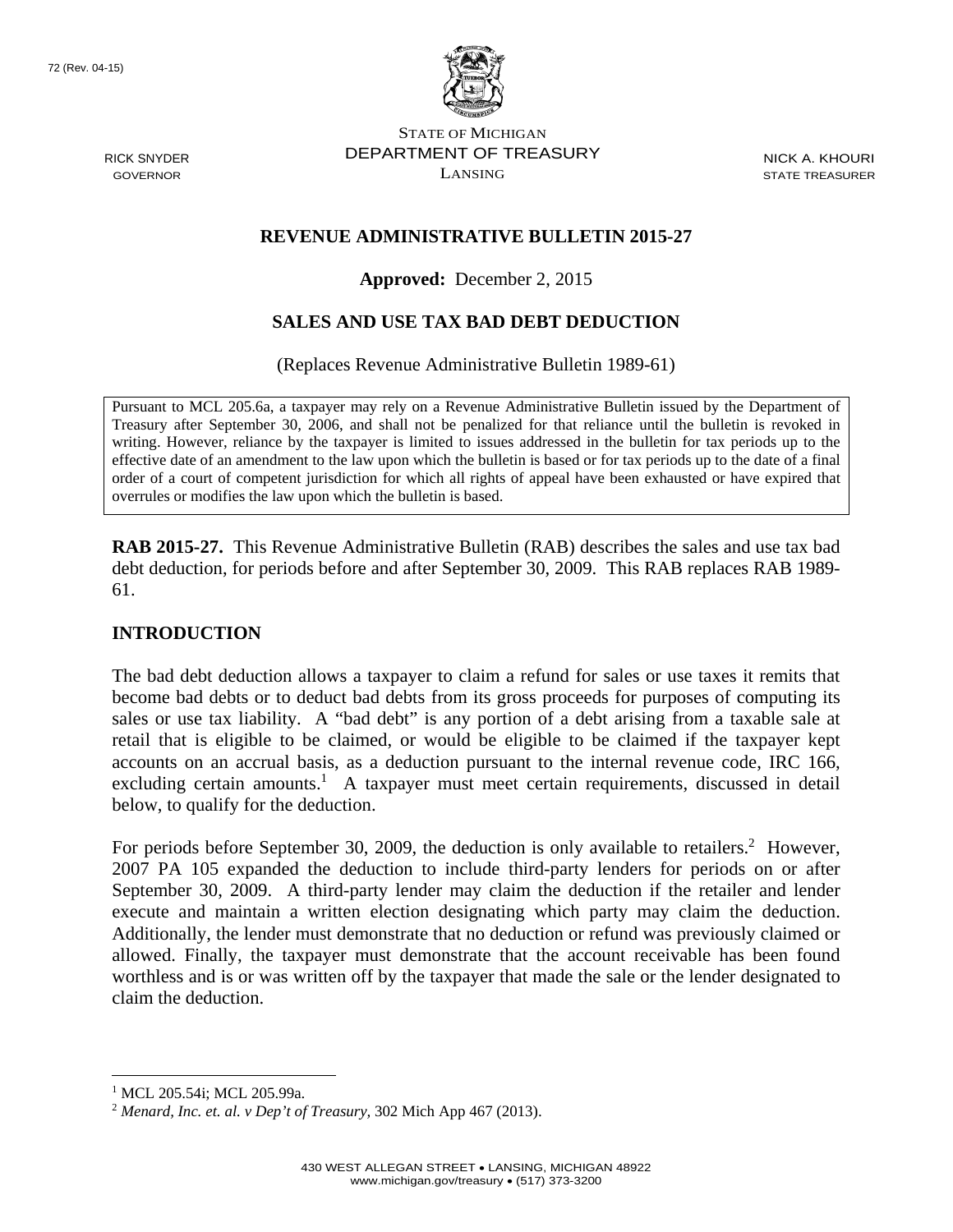### **ISSUES**

- I. What amounts qualify for the bad debt deduction?
- II. What requirements must be met in order to claim the deduction?
- III. Who may claim the deduction?

## **CONCLUSIONS**

### I. **BAD DEBT DEFINED**

"Bad debt" means that portion of a debt relating to a taxable sale at retail, not otherwise deductible or excludable, that has become worthless or uncollectible. The debt must be eligible to be claimed as a deduction under IRC 166 or would be eligible if the taxpayer kept accounts on an accrual basis.<sup>3</sup>

Prepaid sales taxes on fuel are eligible for the bad debt deduction, regardless whether the sale or transfer is a sale at retail.<sup>4</sup>

Bad debt does not include:

- 1. interest or finance charges;
- 2. sales or use tax collected on the purchase price of the property;
- 3. uncollectible amounts on property that remains in the possession of the taxpayer until the full purchase price is paid, e.g., property placed on "layaway;"
- 4. expenses incurred attempting to collect any account receivable, or any portion of the debt that is recovered;
- 5. debts or accounts receivable that have been sold, assigned, or transferred to a third party, except to a third party lender as described in Section III of this RAB; and,
- 6. repossessed property.

#### Example 1.

ABC Inc. is in the business of making retail sales of vehicles and incurs bad debt on certain vehicles it sold and financed. ABC repossessed and sold one of the vehicles at auction for 70% of the outstanding debt. ABC may not claim the bad debt deduction for any amounts represented by the repossessed vehicle, including the amounts it did not recover in the sale, i.e., 30% of the outstanding debt.

 $\overline{a}$ 

<sup>3</sup> MCL 205.54i(1)(a); MCL 205.99a(6)(a).

 $4$  MCL 205.56a(5).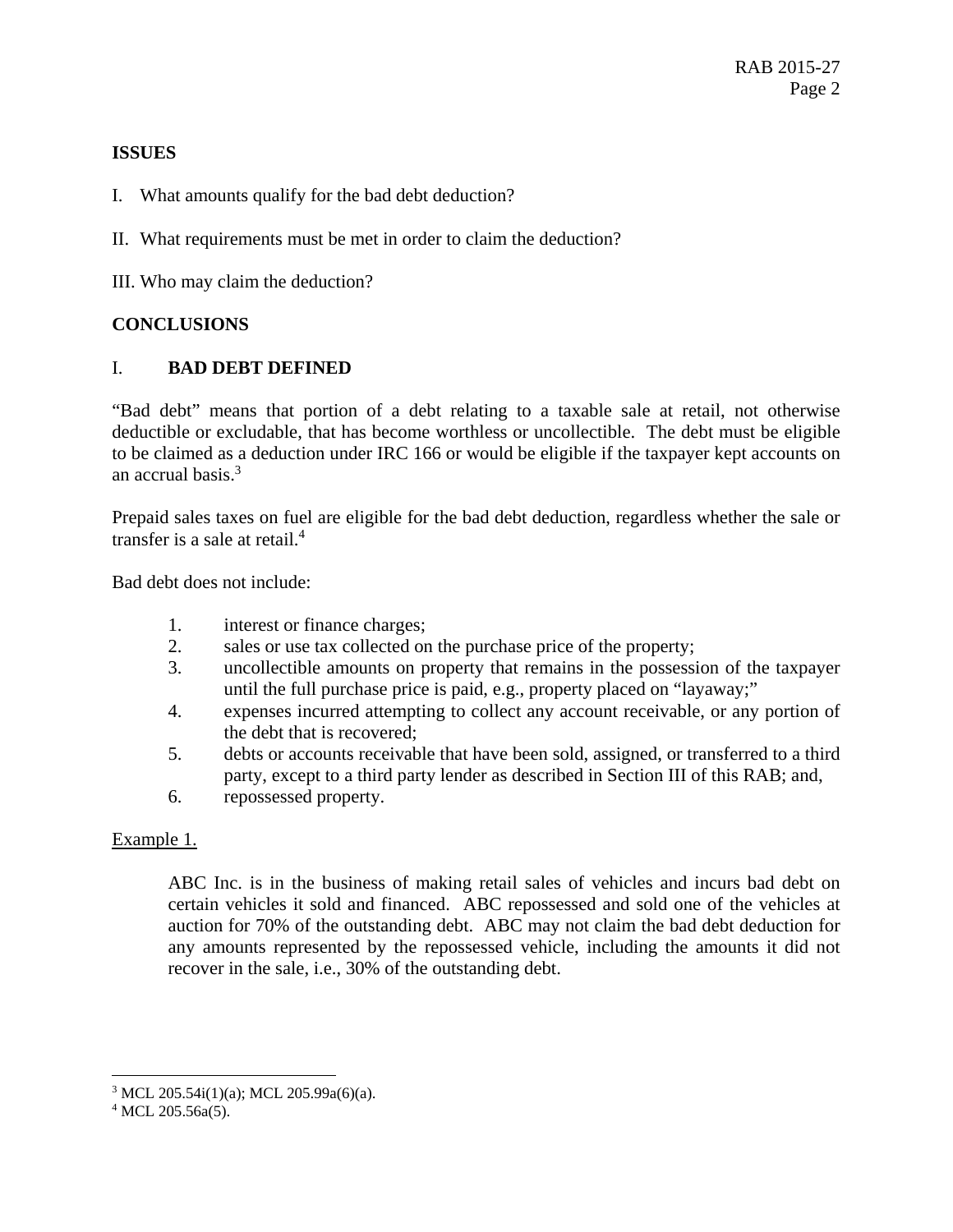## Example 2.

ABC Inc. is in the business of making retail sales. ABC financed sales for some of its customers and sold the debt to XYZ Inc. Some of the customers fail to pay for the property and bad debt is incurred. ABC may not claim a deduction for the bad debt.

## II. **REQUIREMENTS TO CLAIM THE DEDUCTION**

The bad debt deduction allows an eligible taxpayer to deduct bad debts from its gross proceeds used to compute its sales and/or use tax liability.<sup>5</sup> To claim the deduction, the following requirements must be met:

- 1. The amount of gross proceeds claimed as bad debt must be written off the taxpayer's books and records as uncollectible at the time the debt becomes worthless.
- 2. The debt must be deducted on the return for the period the bad debt is written off as uncollectible in the taxpayer's books and records.
- 3. The debt must be eligible to be deducted for federal income tax purposes.<sup>6</sup>

If after claiming the deduction the taxpayer receives payment of all of a bad debt, the taxpayer must remit the taxes for which it had previously claimed the deduction on its next remittance to the Department. If a partial payment is received, the taxpayer must apply the payment to the taxable price of the property and the tax on the property before applying it to any interest, service, or other charge and remit the appropriate tax to the Department on its next remittance.

## Example 3.

 $\overline{a}$ 

ABC Inc. finances the sale of taxable property to Customer for a sales price of \$100. ABC properly remits 6% sales tax on the sale (\$6). Customer fails to make any payments and ABC properly claims a bad debt deduction on the sale. After claiming the deduction on the gross proceeds of the sale, Customer makes a \$50 payment. The balance of Customer's account at the time of the payment is \$150 due to interest and penalties. ABC must remit sales tax on the \$50 payment it received (\$3) on which it had previously claimed the deduction.

A taxpayer must retain records of all of the following:

- 1. The name of the purchaser/debtor.
- 2. The date of the sale giving rise to the bad debt.
- 3. The price of the property and the amount of sales tax charged.
- 4. The amount of interest, finance or service charges incorporated in the debt or an account.

<sup>5</sup> MCL 205.54i(2) and MCL 205.99a(1).

<sup>&</sup>lt;sup>6</sup> Regardless whether the taxpayer is required to file a federal income tax return.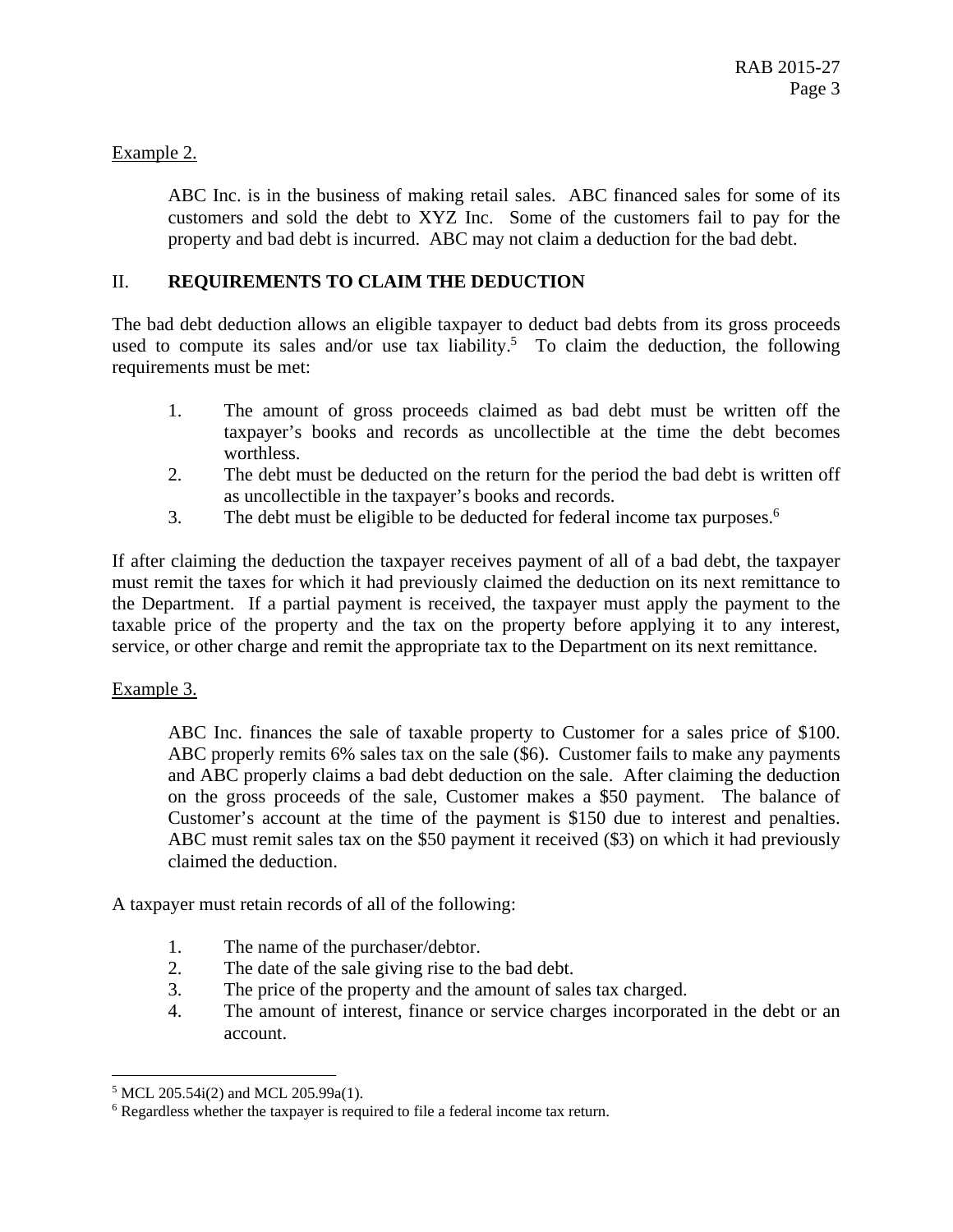- 5. The dates and amounts of any payments made on a debt or an account.
- 6. The portion of the debt or account representing a charge that was not subjected to tax in the original transaction.<sup>7</sup>

Upon request of the Department, the above records must be provided to substantiate the deduction.

Additionally, if the bad debt claimed is the result of the sale of a vehicle, the taxpayer requesting the refund or claiming the deduction must provide a RD-108 Application for Title and Registration validated by the Secretary of State for each vehicle for which it claims the deduction. However, if a validated RD-108 is unavailable the taxpayer may provide a cleared check in payment of the tax along with other documentation that demonstrates that the payment was directly related to the vehicle sale upon which it is claiming the bad debt deduction.

# III. **ENTITIES THAT MAY CLAIM THE DEDUCTION**

## **A. Retailers and Lenders**

For bad debts incurred before September 30, 2009, the deduction may only be taken by the person that remitted the sales or use tax directly to the Department (the retailer);<sup>8</sup> lenders may not claim the deduction for bad debts incurred prior to that date. Furthermore, the retailer must independently meet all of the statutory requirements to claim a bad debt deduction. In other words, a retailer may not rely on another party, e.g., a third party lender, to meet the requirements of the deduction. For example, if a retailer sells the account receivable associated with the bad debt to a third-party lender, it may not claim the deduction because it did not write the bad debt off its own books and records.<sup>9</sup>

After September 30, 2009, either a retailer or a lender may claim the deduction if the following conditions are met:

- 1. the retailer and lender execute and maintain a written election designating which party is entitled to take the deduction;
- 2. no deduction or refund was previously claimed or allowed on any portion of the account receivable; and,
- 3. the account receivable has been found worthless and written off by the taxpayer that made the sale or the lender on or after September 30, 2009.<sup>10</sup>

The written election must clearly and unequivocally state which party is entitled to the deduction; the mere assignment of the right to the debt alone does not satisfy the written election requirement. The written election must be executed before the bad debt is incurred.

 $\overline{a}$ 

<sup>7</sup> MCL 205.54i(4); MCL 205.99a(2).

<sup>8</sup> MCL 205.54i(1)(e); MCL 205.99a(6)(e).

<sup>&</sup>lt;sup>9</sup> *Menard, Inc., supra .*  $^{10}$  MCL 205.54i(3); MCL 205.99a(3).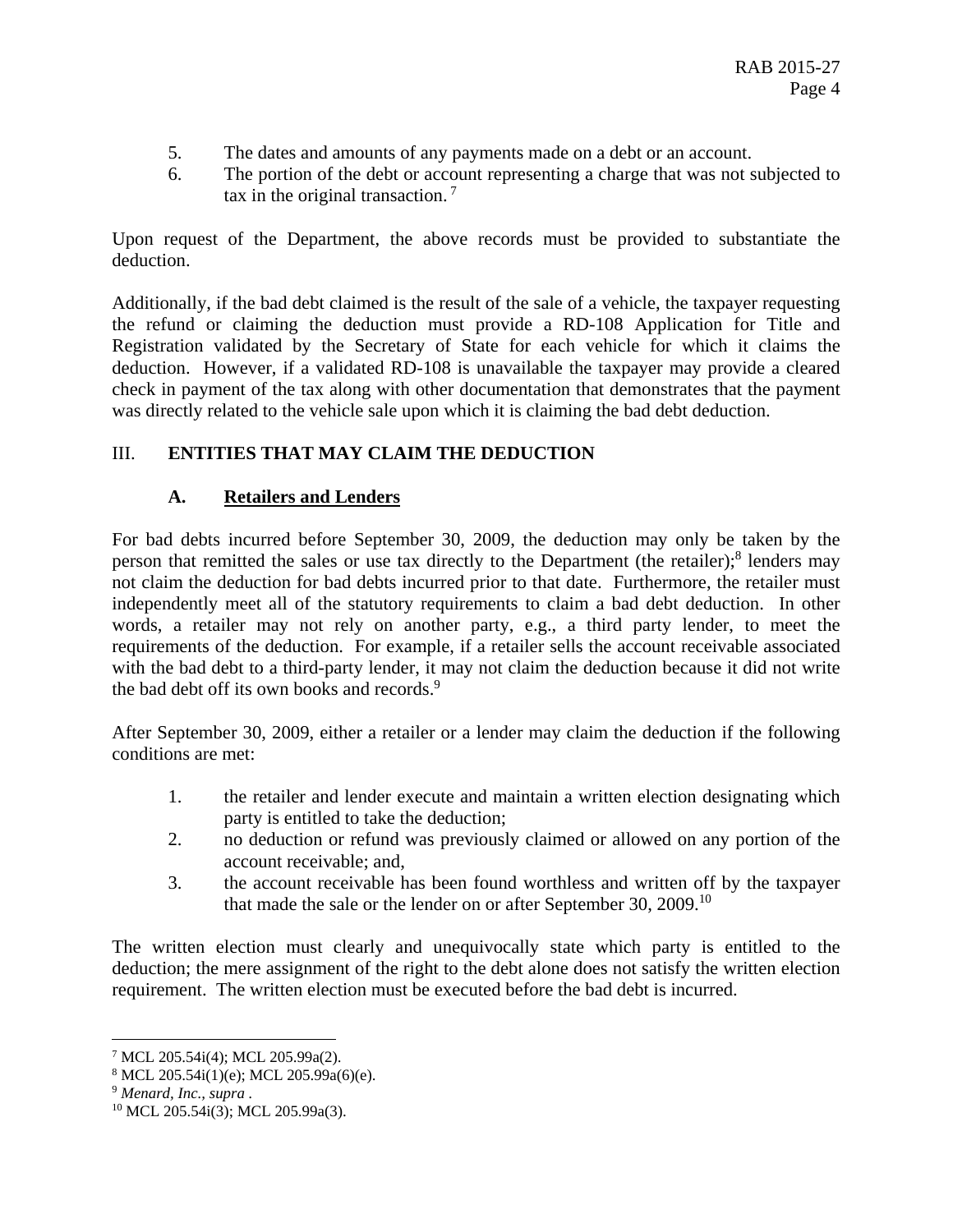A "lender" includes any person that holds or has held an account receivable purchased directly from the taxpayer that reported the tax (i.e., the retailer), any person that holds or has held an account receivable pursuant to a contract with the taxpayer that reported the tax, or the issuer of a private label credit card  $(PLCC)$ .<sup>11</sup>

A PLCC is a credit or charge card that is branded with the name or logo of a retailer that can only be used for purchases from that retailer.<sup>12</sup> A "lender," for purposes of the deduction, does not include the issuer of a credit or charge card that can be used to make purchases from a person other than the retailer whose name and logo appears on the card.<sup>13</sup>

### Example 4.

ABC Inc., a retailer, and XYZ Inc., a third-party lender, enter a written agreement assigning ABC's accounts receivable to XYZ for sales financed by XYZ. The agreement does not provide a written election specifying the party entitled to claim the Michigan bad debt deduction. Neither ABC nor XYZ may claim the deduction.

### Example 5.

ABC Inc., a retailer, and XYZ Inc., third-party lender, enter a written agreement assigning ABC's accounts receivable to XYZ for sales financed by XYZ. The agreement does not provide a specific written election specifying the party entitled to claim the Michigan bad debt deduction. XYZ is denied a refund request on bad debts it purchased from ABC because it failed to execute and maintain a written election designating XYZ as the party entitled to claim the deduction. XYZ obtains the written election from ABC after the refund is denied. XYZ may not claim the deduction because it did not timely execute and maintain the written election.

## Example 6.

 $\overline{a}$ 

ABC Inc., a retailer, and XYZ Inc., third-party lender, enter a written agreement on January 1, 2015 assigning ABC's accounts receivable to XYZ for sales financed by XYZ. The agreement also provides a written election specifying that XYZ is entitled to claim the Michigan bad debt deduction. XYZ, but not ABC, may claim the deduction for bad debts it financed that are incurred on or after January 1, 2015.

### **B. Taxpayers and Certified Service Providers under the Streamlined Sales and Use Tax Agreement (SSUTA)**

A Certified Service Provider (CSP) that assumes sales and use tax filing responsibilities on behalf of taxpayers under the Streamlined Sales and Use Tax Administration Act, MCL 205.801 to 205.833, may claim a bad debt deduction on behalf of the taxpayer. The CSP must credit or

<sup>&</sup>lt;sup>11</sup> MCL 205.54i(1)(b); MCL 205.99a(6)(b).

 $12$  MCL 205.54i(1)(d); MCL 205.99a(6)(d).

<sup>&</sup>lt;sup>13</sup> MCL 205.54i(1)(c); MCL 205.99a(6)(c).